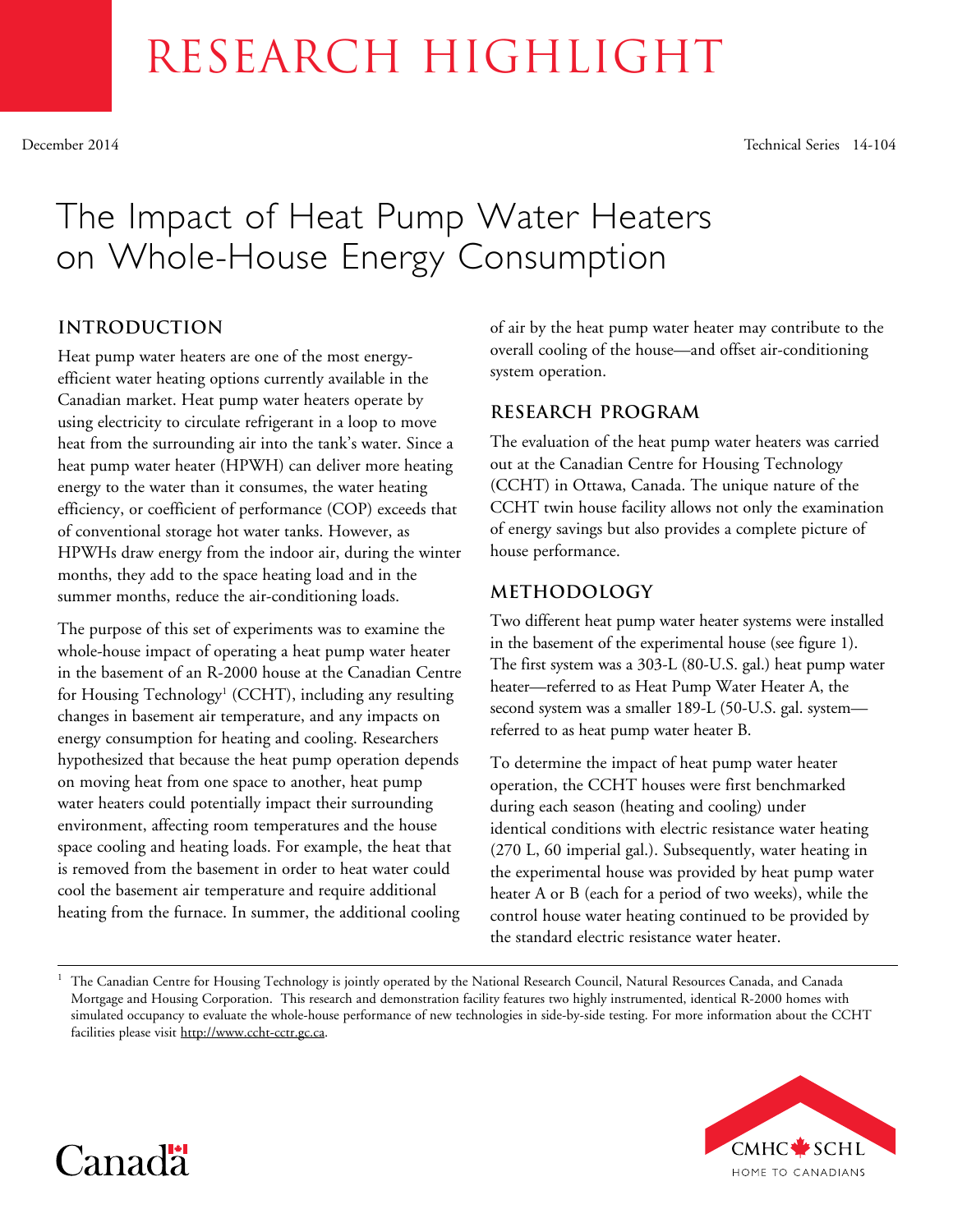

**Figure 1** Heat pump water heaters installed in the basement of the CCHT experimental house. (Left: heat pump water heater A – 80 U.S. gal./303 L, Right: Heat pump water heater B – 50 U.S. gal./189 L)

Throughout the benchmark and the experiment in winter, the central thermostats were set to 22°C (72°F) and a high-efficiency condensing gas furnace (94% measured steady state efficiency) provided the space heat. In summer, in each house, the central thermostats were set to 24°C (75°F), and a two-ton SEER 13 air conditioner provided the cooling. The furnace fan circulated air at continuous low speed when not in high speed heating or cooling mode.

Water draws were simulated by the twin house simulated occupancy systems. Realistically scheduled dishwasher, washer, shower, bath and tap events consumed approximately 230 L/day (51 imperial gal.) of hot water.

Furnace gas and electrical consumption, water heater electrical consumption, and room air temperatures were collected throughout the experiments and benchmarking.

# **FINDINGS**

#### **Ability to meet water draws**

Both heat pump water heaters were able to meet the water draw demands of the CCHT schedule, supplying 53°C (127°F) water (after a mixing valve) to all taps and appliances in the house. While both heat pump water heaters were equipped with backup resistance heating, the backup heater was not required to meet the house's loads, and did not come on during the experiment.

#### **Localized change in basement air temperature**

The heat pump water heaters were located in the Northeast corner of the unfinished basement. When operating, the heat pump water heaters produced cool air. The output air temperature of heat pump A was  $-16^{\circ}C$  ( $-61^{\circ}F$ ) and heat pump B was ~12°C (~54°F). This cold air output affected the basement air temperature in the immediate vicinity of the heat pump water heaters, reducing the temperature by approximately  $2^{\circ}C$  (3.6°F), to  $17^{\circ}C$  (63°F) in winter, and 18°C (64°C) in summer. Basement air temperatures elsewhere in the basement dropped by  $\sim 1^{\circ}C$  ( $\sim 1.8^{\circ}F$ ). Once each heat pump cycle was complete, the air temperatures did return to comparable temperatures to the control house basement. There was also no detectable lasting impact on foundation surface temperatures. In general the temperature changes were transient and other areas of the house were unaffected.

#### **Electrical draw**

Compared to the standard electric resistance water heater, the heat pump water heaters operated at lower power for longer cycles. Heat pump water heater A had a power draw of ~1000 W, heat pump water heater B had a power draw of ~500 W, whereas the electric resistance water heater had a power draw of ~4000 W.

#### **Water heating savings**

Results for the two heat pump water heater systems were comparable. In winter, the heat pump water heaters consumed on average 5.0 kWh/day, a 61% energy savings compared to the conventional electric water heater. In summer, the heat pump water heaters consumed on average 4.3 kWh/day, a 60% energy savings compared to the conventional electric water heater.

#### **Impact on heating loads and operating cost**

In winter, the results were similar for both heat pump water heaters. As expected, the savings in energy use for water heating was offset by an increase in furnace energy consumption for heating. During the experiment, furnace energy consumption increased an average of 23.7 MJ/day (6.6%, or equivalent to 6.6 kWh/day) due to operation of the heat pump water heaters (see figure 2).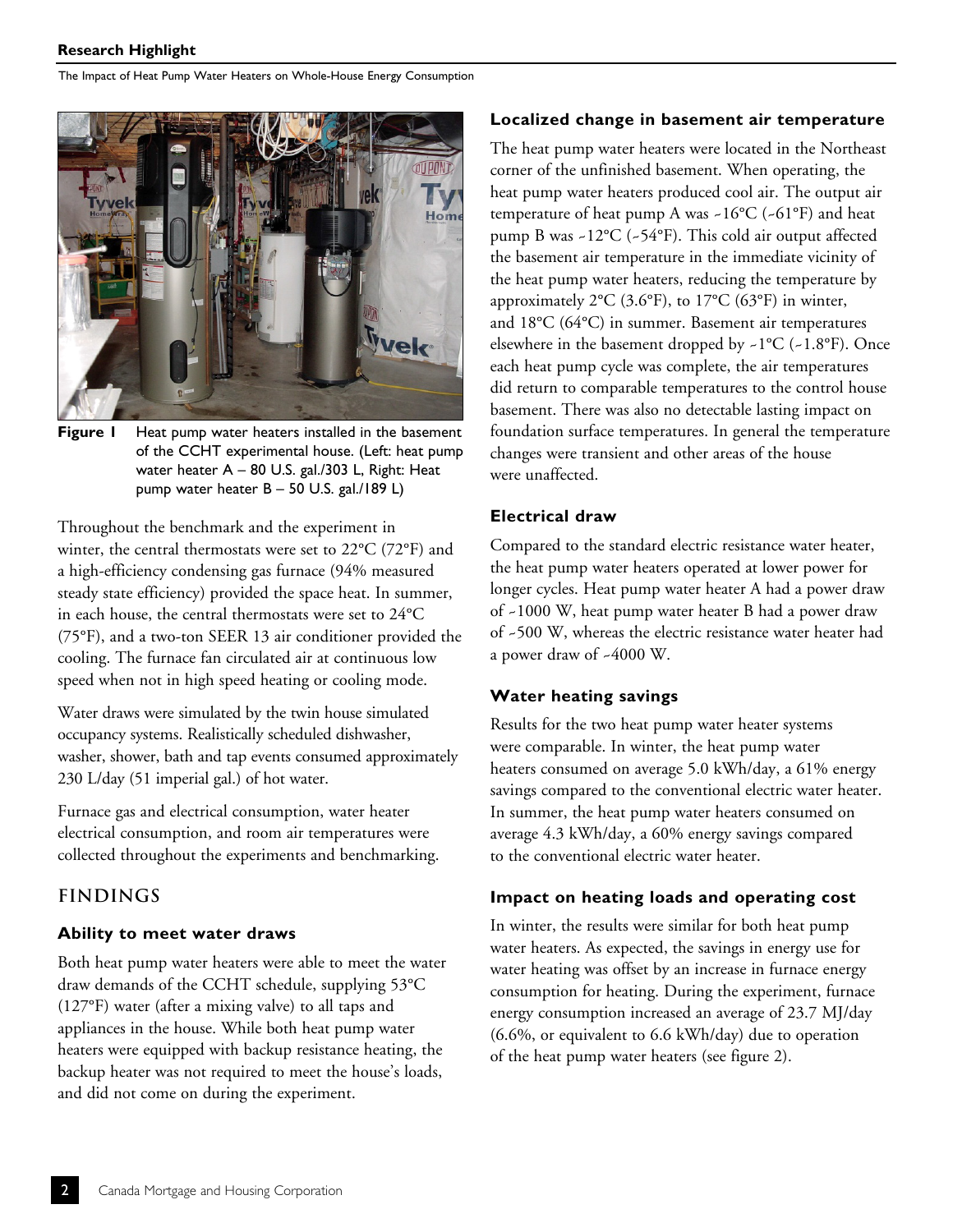



When energy savings for water heating are combined with the increase in heating load, the impact of the heat pump water heater on whole-house energy balance is considered insignificant. This means that if the space heating were provided by electrical resistance means, there would be no energy or cost savings. However, because the space heating is provided by natural gas, the water heating is provided by electricity, and the energy pricing in Ontario at the time of the research was favourable to heating by natural gas, then the reduction in electrical energy for water heating and increase in natural gas for space heating results in significant cost savings of about \$0.78/day (see table 1 for January 2012 energy rates used for these calculations).

#### **Impact on cooling loads and operating costs**

In summer, a small secondary impact on energy for operating the air conditioning system was seen. Heat pump water heater A produced a savings in cooling energy of 1.3 kWh/day (8.9%) and heat pump water heater B produced a cooling energy savings of 0.8 kWh/day (2.8%). These energy savings are both above the error margins for the CCHT test facility and thus are significant.

Total summer energy savings for water heating and space cooling was ~7.6 kWh/day (25%) (see figure 3), for an average cost savings of about \$0.89/day (at 2012 rates in Ottawa, including time-of-use pricing. See table 1).



The Impact of Heat Pump Water Heaters on Whole-House Energy Consumption

**Figure 3** Average daily consumption during cooling season experiment

# **LIMITATIONS OF THIS STUDY**

The impact of heat pump water heater operation will be different for all different houses and mechanical set-ups. Care should be taken in applying these results to other homes due to certain attributes of the CCHT facility.

Some of the issues that should be kept in mind include:

- The CCHT houses are built to R-2000 standards; therefore, they hold heat better than older houses. Heat pump water heater operation in a less efficient house could lead to a less significant secondary impact on overall house energy use and lower cost savings.
- The CCHT schedule features a particular set of hot water draws. A different quantity or frequency of water draws would affect the energy savings result. Higher hot water loads could require the backup resistance heating coil to operate, which would negatively impact water heating efficiency and cost savings.
- The CCHT houses feature an unfinished basement with insulated walls. The open nature of the basement allows air to mix and circulate freely. If the water heater were isolated in a smaller space, the cold air from the heat pump exhaust could potentially have a greater influence on local air and surface temperatures.
- The basement at the CCHT is considered as being part of the conditioned space.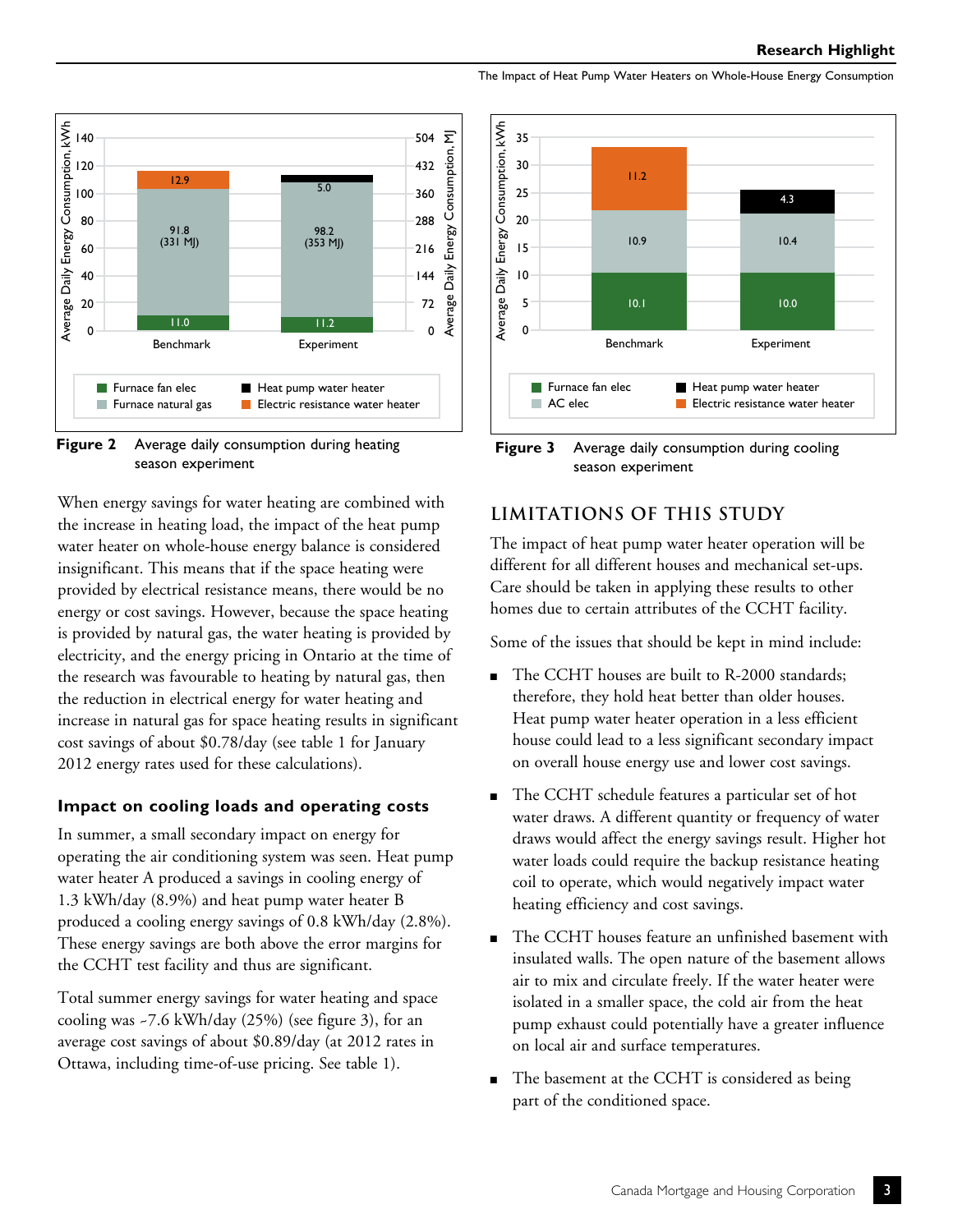| Table I |  |  |  | Utility rates for research period |  |
|---------|--|--|--|-----------------------------------|--|
|---------|--|--|--|-----------------------------------|--|

| Ottawa Hydro rates (January 2012)                                           |                                            |                                     |                          |                                                |                                                  |                                                                       |                                              |                                          |  |  |  |  |  |  |  |  |
|-----------------------------------------------------------------------------|--------------------------------------------|-------------------------------------|--------------------------|------------------------------------------------|--------------------------------------------------|-----------------------------------------------------------------------|----------------------------------------------|------------------------------------------|--|--|--|--|--|--|--|--|
| <b>Time of Use</b><br>(summer)                                              |                                            | Rates<br>(\$/kWh)                   | Transmission<br>(\$/kWh) | Hydro Ottawa<br><b>Delivery</b><br>(\$/kWh)    | <b>Low Voltage</b><br>Service Charge<br>(\$/kWh) | <b>Regulatory</b><br>(\$/kWh)                                         | <b>Debt</b><br><b>Retirement</b><br>(\$/kWh) | Total <sup>1</sup><br>(\$/kWh)           |  |  |  |  |  |  |  |  |
| Off-Peak                                                                    | 7 p.m. - 7 a.m.                            | 0.062                               | 0.0108                   | 0.0203                                         | 0.0002                                           | 0.0065                                                                | 0.00694                                      | 0.10674                                  |  |  |  |  |  |  |  |  |
| Mid-Peak                                                                    | 7 a.m. - 11 a.m.<br>and<br>5 p.m. - 7 p.m. | 0.092                               | 0.0108                   | 0.0203                                         | 0.0002                                           | 0.0065                                                                | 0.00694                                      | 0.13674                                  |  |  |  |  |  |  |  |  |
| On-Peak                                                                     | 11 a.m. - 5 p.m.                           | 0.108                               | 0.0108                   | 0.0203                                         | .0002                                            | 0.0065                                                                | 0.00694                                      | 0.15274                                  |  |  |  |  |  |  |  |  |
| Total rates do not account for \$10.14/monthly fixed charge                 |                                            |                                     |                          |                                                |                                                  |                                                                       |                                              |                                          |  |  |  |  |  |  |  |  |
| Enbridge Gas Distribution Inc. residential gas rates (January 2012)         |                                            |                                     |                          |                                                |                                                  |                                                                       |                                              |                                          |  |  |  |  |  |  |  |  |
| <b>Amount of Gas Used</b><br>per Month in<br>Cubic Metres (m <sup>3</sup> ) |                                            | Cost<br>$({\rlap{/} \epsilon}/m^3)$ |                          | <b>Gas Supply Charge</b><br>$({\rm \ell/m^3})$ |                                                  | <b>Transportation to</b><br><b>Enbridge</b><br>$({\rlap{/} \mu/m^3})$ |                                              | Total <sup>1</sup><br>$({\rm \ell/m^3})$ |  |  |  |  |  |  |  |  |
| First 30                                                                    |                                            | 8.2392                              |                          | 11.8492                                        | 6.1676                                           |                                                                       |                                              | 26.256                                   |  |  |  |  |  |  |  |  |
| Next 55<br>7.7807                                                           |                                            |                                     | 11.8492                  |                                                | 6.1676                                           |                                                                       | 25.7975                                      |                                          |  |  |  |  |  |  |  |  |
| Next 85                                                                     | 7.4215<br>11.8492                          |                                     |                          | 6.1676                                         |                                                  | 25.4383                                                               |                                              |                                          |  |  |  |  |  |  |  |  |
| Over 170                                                                    |                                            | 7.154                               |                          |                                                |                                                  | 6.1676                                                                |                                              | 25.1708                                  |  |  |  |  |  |  |  |  |
|                                                                             |                                            |                                     |                          |                                                |                                                  |                                                                       |                                              |                                          |  |  |  |  |  |  |  |  |

1 Total rates do not account for \$20/monthly fixed customer charge

- The air in the CCHT houses is circulated continuously. There is also one return and three supply ducts in the basement. This allows a rapid recovery of air temperatures after each heat pump water heater cycle.
- This study did not assess long-term life-cycle costs that would take into account costs of maintenance and repairs. This, combined with higher purchasing costs of HPWHs, should be factored into any purchase decision.
- The benchmark system included an electric water heater. Comparison to a gas water heater would potentially show higher energy savings results (due to the lower efficiency of the gas water heater), but also substantially lower cost savings (due to the comparably low cost of natural gas in the Ottawa region).

# **CONCLUSIONS**

Through these experiments, heat pump water heater operation was shown to have no impact on overall house energy consumption in the winter and a significant reduction in overall house energy consumption in the summer. The impact of heat pump water heater operation will be different for all types of homes and mechanical set-ups. For this reason, it should be noted that while these findings are valid for the CCHT twin houses, an energy model should be used when projecting the results to other situations.

Heat pump water heaters provide an energy-efficient alternative to standard electric water heaters. However, regional fuel costs (natural gas and electricity), the daily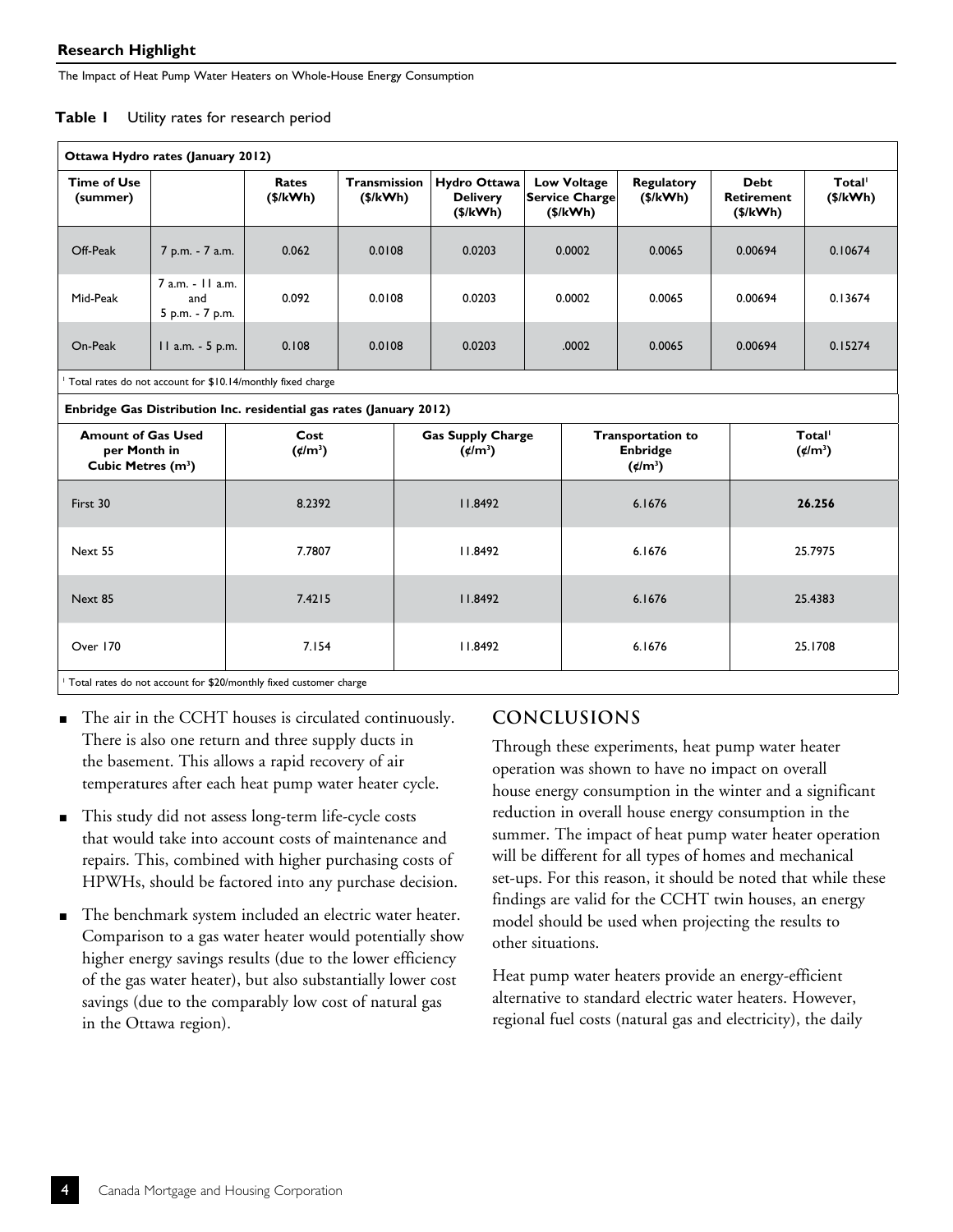hot water requirement and the home heating system should be taken into consideration in choosing a water heating system that produces both energy savings and cost savings for the homeowner.

The placement of heat pump water heaters should be chosen with care. Due to the cold exhaust from the heat pump, its location should have good air circulation and mixing with the rest of the house. This will help to minimize localized cold air temperatures and cool surfaces in the winter and maximize the cooling benefit in the summer.

Because of its long cycles at a comparatively low power draw, the heat pump water heater is a better match for power management systems than standard electric water heaters (with short duration high power draws). A low power draw is easier to meet with a photovoltaic system, and will also permit the use of smaller-sized batteries for electrical storage.

In areas where time-of-use rate structures for electricity are available, it maybe worthwhile investing in a larger volume heat pump water heater (for example, 302.8 L (80 U.S. gal.) or enough to last the family through the day) and only allowing water reheat during periods of low-cost electricity. This opportunity would have to be explored further to better quantify the potential energy and costs savings.

### **IMPLICATIONS FOR THE HOUSING INDUSTRY**

The results of this research project show HPWHs can offer, depending on the application and utility costs, a cost-effective alternative to conventional hot water heating systems. This will provide consumers and builders with more choice with respect to water heating options. However, more information on equipment purchase and installation costs, operating and maintenance costs, and life-cycle costs would be needed to more fully understand the relative costs and benefits of HPWHs in comparison with more conventional forms of water heaters.

A full report on this project is available from the Canadian Centre for Housing Technology.